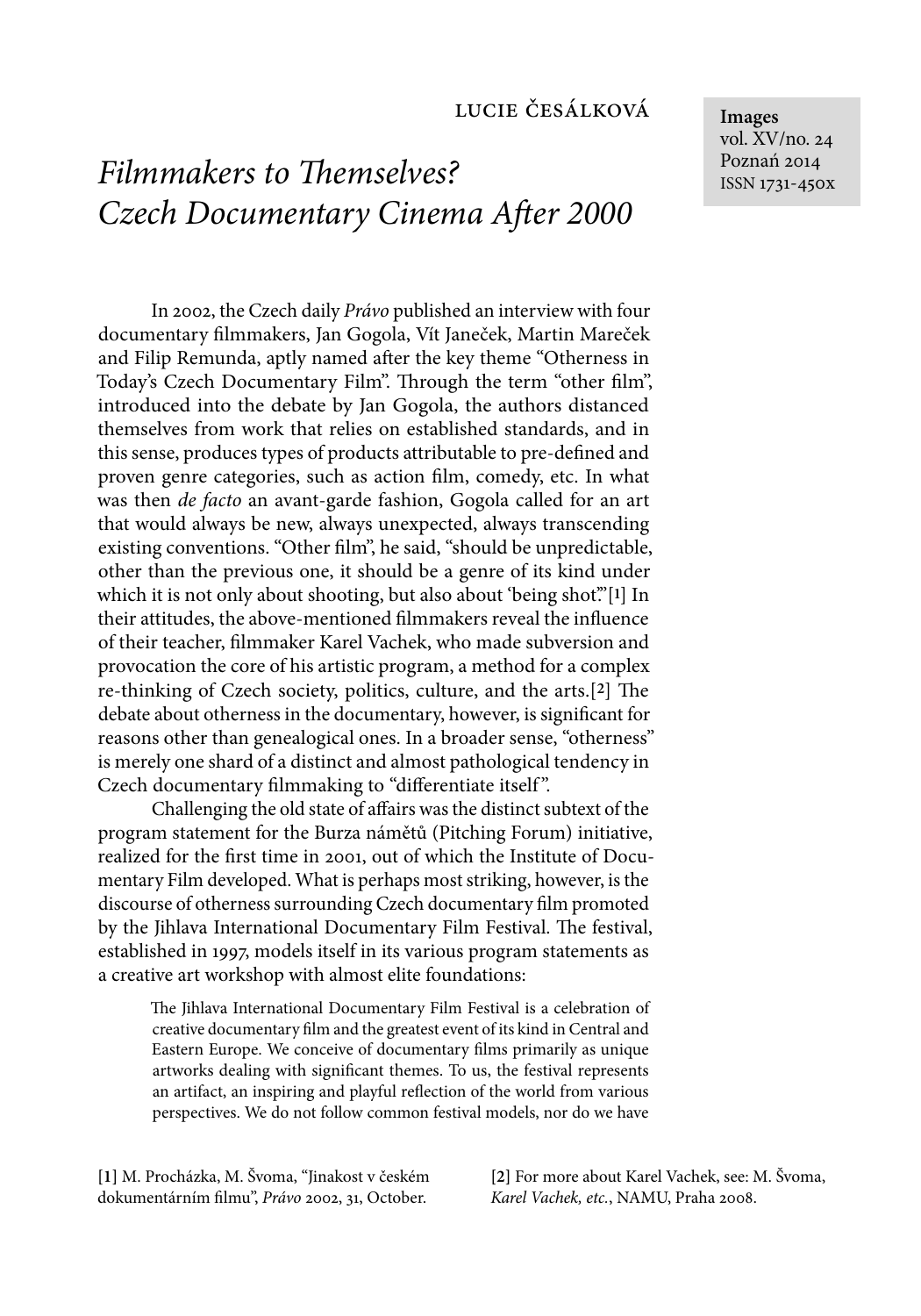a routine, pragmatic approach to program selection. Jihlava pays tribute to courage and risk.[**3**]

In the rhetoric of self-presentation, the Jihlava festival emphasizes the artistry of the event, promoting the festival itself as an artifact. The festival here admits, maintains and celebrates its ritual character, explicitly dissociates itself from the common practices of the festival dramaturgy, professes the values of "artistry", "creativity", "provocativeness", and, the value of "authorship" in its Czech version, calling for creativity in documentary film through the Czech *autorský dokument* (auteur documentary). By means of this cinephilia-tuned attitude, it situates itself in the position of an elite culture.

The need to demonstrate otherness is usually associated with subcultures understood in a wider (not pejorative, but genuinely productive) sense within the culture of "shared ideas", whose interactions can take place both in a real context (in this example, shows, festivals, and other, generally club-related events) and in a virtual environment. However, the important thing is that the essence of a subculture is its (at least partial) integrity, consisting, as already mentioned, of idea sharing, or more generally, of a universal code.[**4**] Demonstrating otherness in relation to an outside world is thus necessarily accompanied by a confirmation of internal unity. How the validation of this exclusivity, which rests, as we will discuss in more detail, on rather vague foundations, significantly shapes and distorts the space of contemporary Czech documentary film will thus constitute the main leitmotiv of this text.

The specificity of the Czech documentary of the last decade can be attributed to the extent to which all of its spheres are personally interlinked – not only in terms of networks of friendship, but also in the accumulation of functions within them. The same people are teachers of documentary film at the Film and TV School of the Academy of Performing Arts, translators and commentators of important studies of documentary filmmaking, occasional journalists and magazine publishers on the documentary, and television programmers and festivals organizers; they contribute to the functioning of support institutions and evaluate grant applications, and also make films. Solidarity and closeness, community, and an elite nature, all characteristics related to these spheres of operation, can have a number of positive and negative social connotations and implications. Evaluating issues like this, however, is not the task of this study. However, dismantling the implications and contradictions of a crystallizing elite documentary film community will be crucial on several levels here, both in terms of marking the field and the borders between production and co-production, as well as in terms of film style. In the first part of this study, therefore, I will focus on the concept of "creative/auteur cinema" as a discursive construct

**[3]** See the statement "About festival", which is repeated on other festivals' promotional materials, online: <http://www.dokument-festival.cz/about-us> [accessed: February 24th, 2014].

**[4]** For more about subcultures see Ch. Jenks, *Subculture: the Fragmentation of the Social*, Sage Publications, London 2005, R. Hebdige, *Subculture: The Meaning of Style,* Routledge, New York 1979.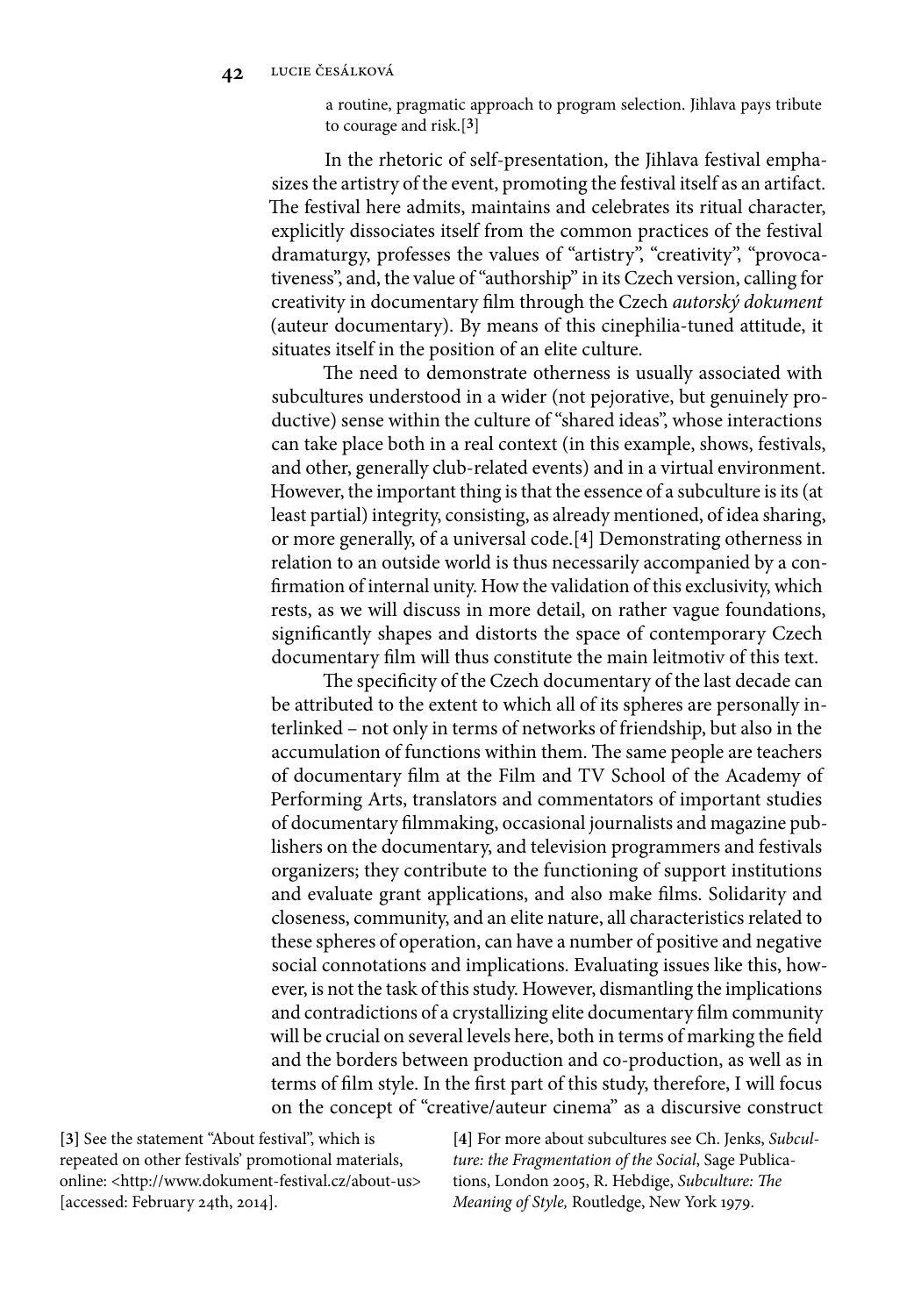established by the Jihlava festival, and then discuss the problematic relationship of Czech documentary filmmakers and Czech Television (CT) as a "good and evil" partner.

The Jihlava International Documentary Film Festival has called itself the "celebration of creative documentary film", and in doing so it has both highlighted the ritual nature of festival events through the metaphor of celebration, and has made "creative documentaries" an object of celebration. Alongside this manifesto, the discursive fetishization of the term "creative documentary" (festival's translation of Czech *autorský dokument* /auteur documentary/)has further been developed both in texts in the journal *Dok. revue*, published by festival organizers (Spolek amatérských filmařů Jihlava/The Society of Amateur Filmmakers Jihlava), and in interviews with the filmmakers whose films the festival has exhibited. Although it has never been conceptually described or defined, "creative documentary" has become a label that can be used to describe "otherness", though in itself it remains empty.

Conceived as a category defining the festival's focus, "creative documentary" basically stands for a dramaturgical category, helping the organizers of the festival to distinguish what does and does not fit into their concept. In this sense, the category is legitimate even in its vagueness – it is an intrinsic norm that co-creates the program policy of the festival, which does not need to be specified externally. When, however, the internal standard is revealed to the public and, moreover, clearly used as a value for "better" filmmaking, its vagueness becomes problematic. "Creative documentary" entered the realm of broader awareness through the publishing activities of the festival. From 2003 to 2005, the festival published six volumes of theoretical texts in a collection called *DO*, and since 2005 it has published *Dok.revue,* which up until 2007 was issued as a monthly supplement to the weekly *Literární noviny.*[**5**] On its four newspaper pages *Dok.revue* contains essays, texts and thematic reviews. Marek Hovorka, Petr Kubica, Andrea Slováková and Vít Janeček (all teachers at FAMU; Slováková and Janeček are also filmmakers) constitute the editorial board. Since 2008, *Dok.revue* has been published five times a year as a color five-page supplement to the weekly *Respekt*, with similar editorial auspices. In addition to this publication platform, however, the phrase "creative documentary" has also penetrated the vocabulary of filmmakers themselves, and they, paradoxically, have self-identified with this category, and become its most frequent interpreters.

They have most often done so in interviews when challenged by journalists, when giving individual, subjective interpretations, and hence the meaning of the concept has not been narrowed, but rather, just the opposite. In the previously-mentioned interview, where otherness was described as the method of Gogola, Mareček, Janeček and Remunda, there also appeared reflections on "other film" as "creative documentary"

**[5]** See: <http://www.dokrevue.cz/en/about-dok-revue> [accessed: February 24th, 2014].

**The creative documentary party and its guests**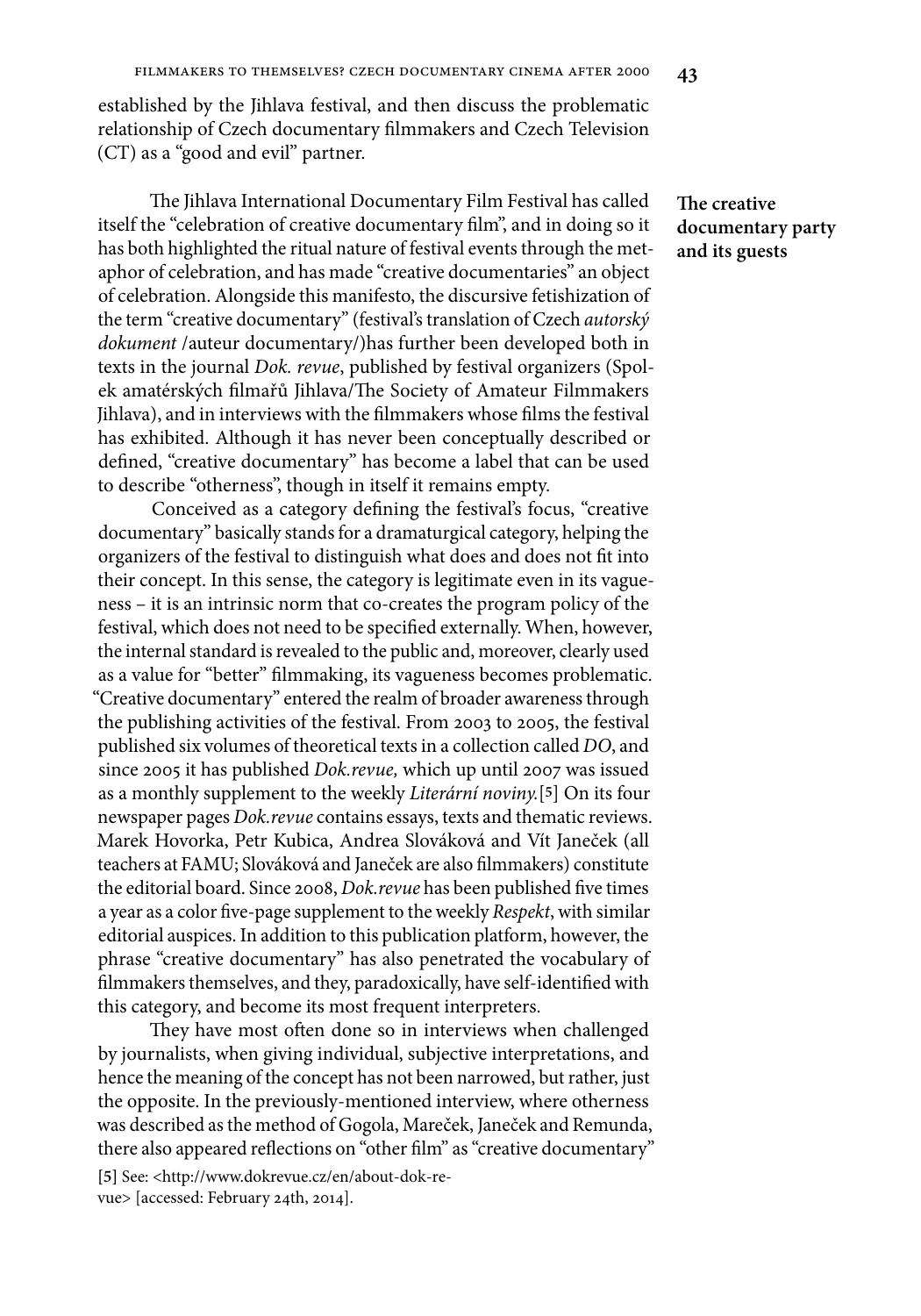in the sense of the "author's main responsibility, and therefore 'authority', regarding the theme and employed means." From other newspaper statements where filmmakers claimed to make "creative documents," one can isolate several constants despite the non-specific and often contradictory nature of the given claims. The authors agree that it is not possible to make an objective film, and it is therefore useless for them to strive for this. In this vein, they also refuse most "objectifying" methods, especially the pursuit of a systematic interpretation or reconstruction of a problem, and instead prefer observational documentary methods. A very common side-effect of this kind of argumentation is an explicit effort to differentiate themselves from investigative journalism typical of television practices. TV documentaries are seen as rigid, formed primarily by the institution of television and its demands in terms of topic, means of depiction, and film length, thereby suppressing authors' creative freedom. On the other hand, the key arbiter in the "creative documentary" is the author (identified with the director), who does not suppress personal values, opinions, sympathies, antipathies and preferences in his or her films. Authors use particular means of expression based on their own personal ideas. If definitions of "creative documentary" consider the viewer, they do so through the subject matter; the viewer is not to be simply supplied with the facts, but should be confronted with the necessity for a critical reappraisal. The supreme authority in the "creative documentary" is therefore "the author", and the measure of "creativity" of his film is its further undefined "peculiarity".

The problem with the concept of the "creative documentary" is thus that it originated at the intersection of professionals and critics associated with the Jihlava festival and *Dok.revue*, and although it was initially more of a category of self-determination and a creative program, it began to be used also as a theoretical or critical category. Other Czech media unproblematically accepted the concept of the "creative documentary" with all its attributes, i.e. as a category for *a priori* evaluation ("creative documentary" equals good documentary), which in itself is stripped of any sense in terms of its use in critical discourse. If film critics and professionals share a consensus in their values, this dulls the former's critical edge.

# **From damnation under the wings (of Czech Television)**

Czech documentary filmmaking also appears both radical and tame in its relation to institutions. In the Czech Republic, as in other post-socialist countries, the ambivalent nature of sentiment to the institutional auspices of filmmaking results from domestic documentary filmmakers' separation from their regulator (and, at the same time, employer) after the political upheaval of 1989. The dissolution of the Czechoslovak Film monopoly was followed by the privatization of Short Film (Krátký film), which up until then provided the main resource base for documentary filmmaking. The eager and thoughtless privatization of Short Film, and its placement in the hands of business-based commercial institutions, not only deprived the Czech documentary of production facilities, but also of access to film archives, which were not properly maintained: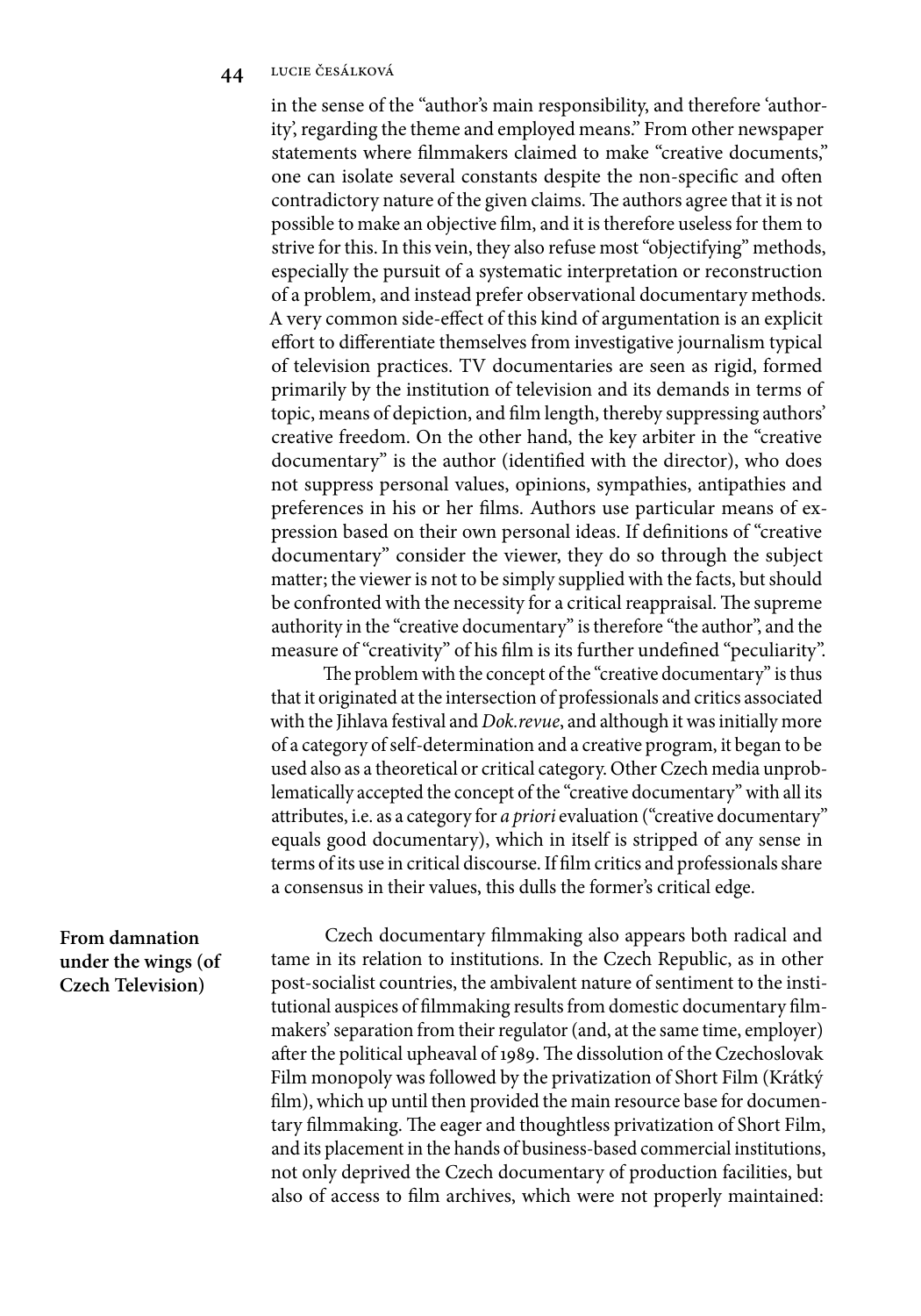# instead of forwarding films to a memory institution (the National Film Archive), this film heritage was passed on to the new owners, who had purely commercial interests.[**6**] In the early 1990s, the documentary, a relatively unprofitable area of filmmaking, was not a priority for the rapidly developing field of domestic production. Independent producers and distributors focused instead on commercially ambitious feature films, while minority genres (including the animated and documentary film) become dependent on Czech Television, and almost disappeared from cinemas. Czech Television, which was the owner of the rights to the majority of documentary films produced in the 1990s, did not have sufficient capacity or money to support the distribution of its films in the Czech Republic or sales abroad.[**7**] According to data from the Czech Film Center, only four Czech documentaries reached cinemas (including festival releases) during the whole of the 1990s; in 2000, there were a total of three documentaries in Czech cinemas (see Table 1.)

| Title                                      | Director              | Year                    | Production                                         |  |
|--------------------------------------------|-----------------------|-------------------------|----------------------------------------------------|--|
| Co dělat                                   | Karel Vachek          | 1996                    | KF Praha, ČT                                       |  |
| Zviditelnění                               | Rodrigo Morales       | 1998                    | Rodrigo Morales, ČT                                |  |
| Černobílá v barvě                          | Mira Erdevički-Charap | ČT, Archimboldo<br>1999 |                                                    |  |
| Zdravý nemocný Vlastimi-<br>lený Brodský   | Ondřej Havelka        | 1999                    | Whisconti, Fronda Film, ČT, Český<br>rozhlas       |  |
| Bitva o život                              | Roman Vávra           |                         | Verbascum, ČT                                      |  |
| Bohemia Docta aneb Laby-<br>rint světa     | Karel Vachek          | 2000                    | KF Praha, ČT                                       |  |
| Proroci a básníci. Kapitoly<br>z kalendáře | Ivan Vojnár           | 2000                    | CT, Asociace Film and Sociologie, Gam-<br>bit film |  |

Table 1. Czech Documentary Films in Cinemas (1990–2000)

A quite telling example of Czech independent documentary production and distribution practices at the beginning of the 2000s is provided by the case of Jan Gogola's film *Národ sobě aneb České moře v 18 přílivech* (*Nation to Itself, or Czech Sea in 18 Tides*, 2001), a semi-documentary film the author called "socially-aesthetic action" with a budget of 10.5 million Czech crowns (five million from the Czech State Fund for the Support of Cinematography, 1.5 million from the producer – Negative, 2.5 million from Barrandov Studios, and 1.5 million from co-producers Universal Production Partners). Despite such

[6] P. Dostál, "Jak je to s privatizací Krátkého filmu?", *Synchron* 2003, 2.4, pp. 7–8.

[7] Other important film production companies: Filmová a televizní společnost Febio s.r.o. Fera Feniče, Originální videojournal, K2 Nadace film a sociologie. Even these, however, produced films mostly for CT. The biggest documentary film series produced for TV broadcasting in the 1990s were the following:

*Oko* (production: Febio s.r.o., rights owner: KF a.s.), GEN (production: Febio s.r.o, rights owner: CT), *Dokumentární fi lm pro pamětníky* (production: KF a.s., rights owner: KF a.s.), *Takoví jsme byli my, dobří rodáci aneb Z letopisů Máselné Lhoty* (production: K2, rights owner: CT), *Jak se žije* (production: Febio s.r.o., rights owner: CT). Source: Institute of Documentary Film.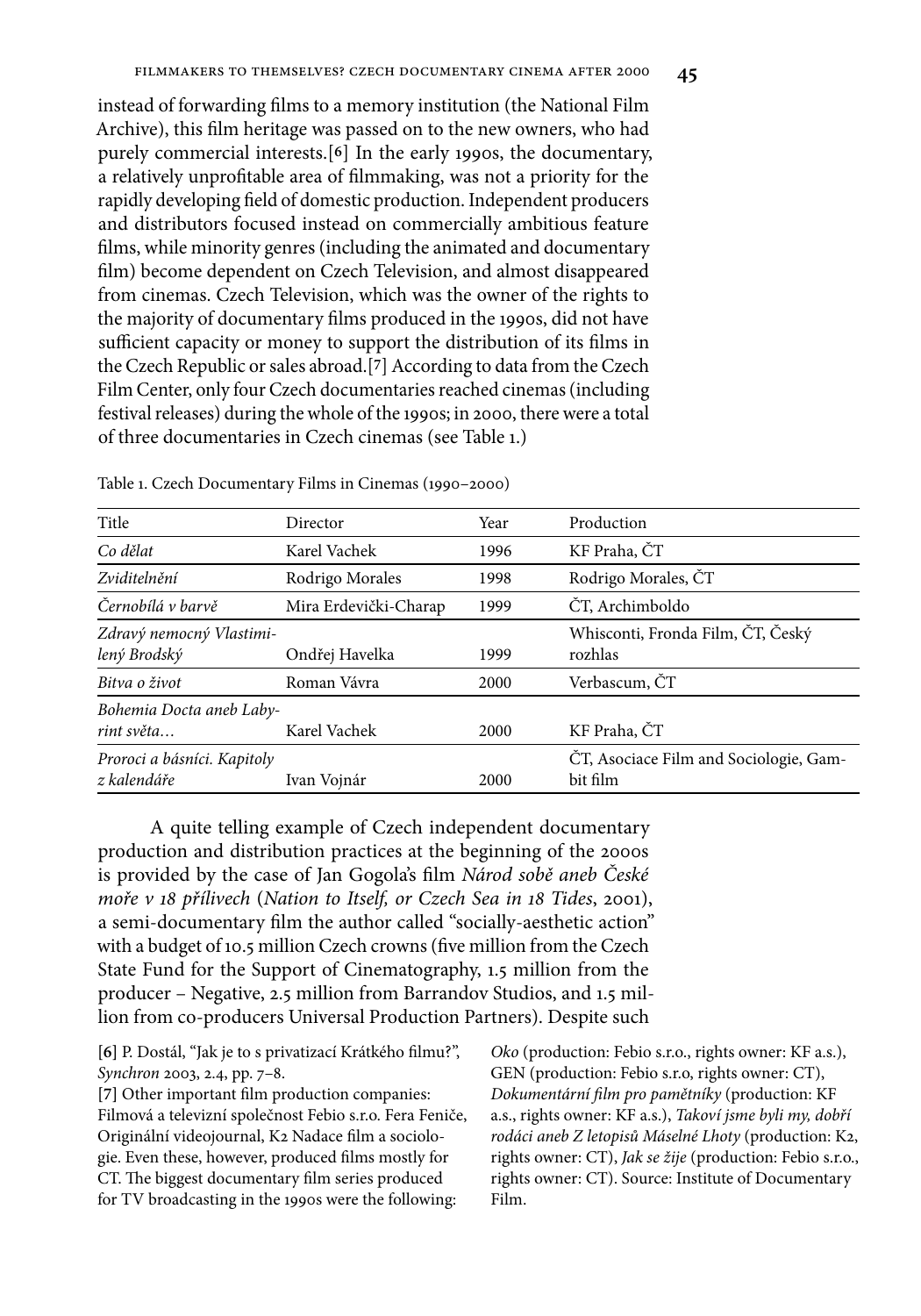support, however, the film did not receive a standard distribution, and during its life-cycle was screened only about 10 times at festivals, and a few times at art cinemas and semi-private screenings.[**8**]

In such a climate of dependence on CT, efforts began to increase independence, and a gradual reappraisal occurred in the Czech documentary's relation to Czech Television. In the decade after 2001, the year of the first initiative leading towards the establishment of the Institute of Documentary Film, Czech Television functioned as a partner that was always both "near and far" at the same time. Although constantly criticized, it provided documentaries with a stable distribution window and co-production support. However, because of this situation, in the year 2000 the priority of documentary filmmakers became – instead of negotiations and approximation with CT – the search for an alternative means of support: the European audiovisual market. After having gained experience in Europe, the filmmakers would nonetheless later find their way back to CT.

The key activity preceding the establishment of the Institute of Documentary Film was the Pitching Forum (Burza námětů), held from 25 to 28 October 2001, organized under the auspices of The Jihlava International Documentary Film Festival. The authors of the project were two students of the Department of Documentary Film at FAMU in Prague – Andrea Prenghyová and Filip Remunda. They formulated their intentions in the minutes of a meeting held on October 20th 2001, and later published them as an introduction to the manual for the Pitching Forum in 2001. Part of this "manifesto" of the new practice was a special declaration:

We, as students of FAMU, thus beginning directors, have soon learned that it is not easy to shoot a film in the Czech Republic. The dominant producer is Czech Television, which has a limited budget. Many films are shot only due to the strong desire of authors to create, which often overcomes the lack of funds.[**9**]

What was particularly puzzling about these arguments was the superiority of adequate financial security to the "desire to create", which disregarded the creative act itself as the driving force of the process (which can almost be seen as a denial of the "creative documentary"). The new program latently contained the need to step out of the shadows represented by CT; it protested against the existing models using rhetoric that revealed the unfair and non-transparent decision-making conditions underlying new projects: "The condition is not a name with a high repute, the long-standing position or personal relationships with people from television." Although the act of institutionalizing the IDF reflects a clear tension between young filmmakers and Czech Television and a persistent "trauma" in post-socialist countries seeking a balanced model of state and public support for film production, these sentiments were a rather minor

**[8]** For more about this project, see P. Lukeš, *Na hranicích fi kce a sdělitelnosti aneb Národ sobě Jana Gogoly ml.*, Masarykova univerzita, Brno 2008. Diploma Thesis.

**[9]** A. Prenghyová, *Mezinárodní koprodukce a jejich vliv na podobu současného dokumentu*, FAMU, Praha 2005. Diploma Thesis.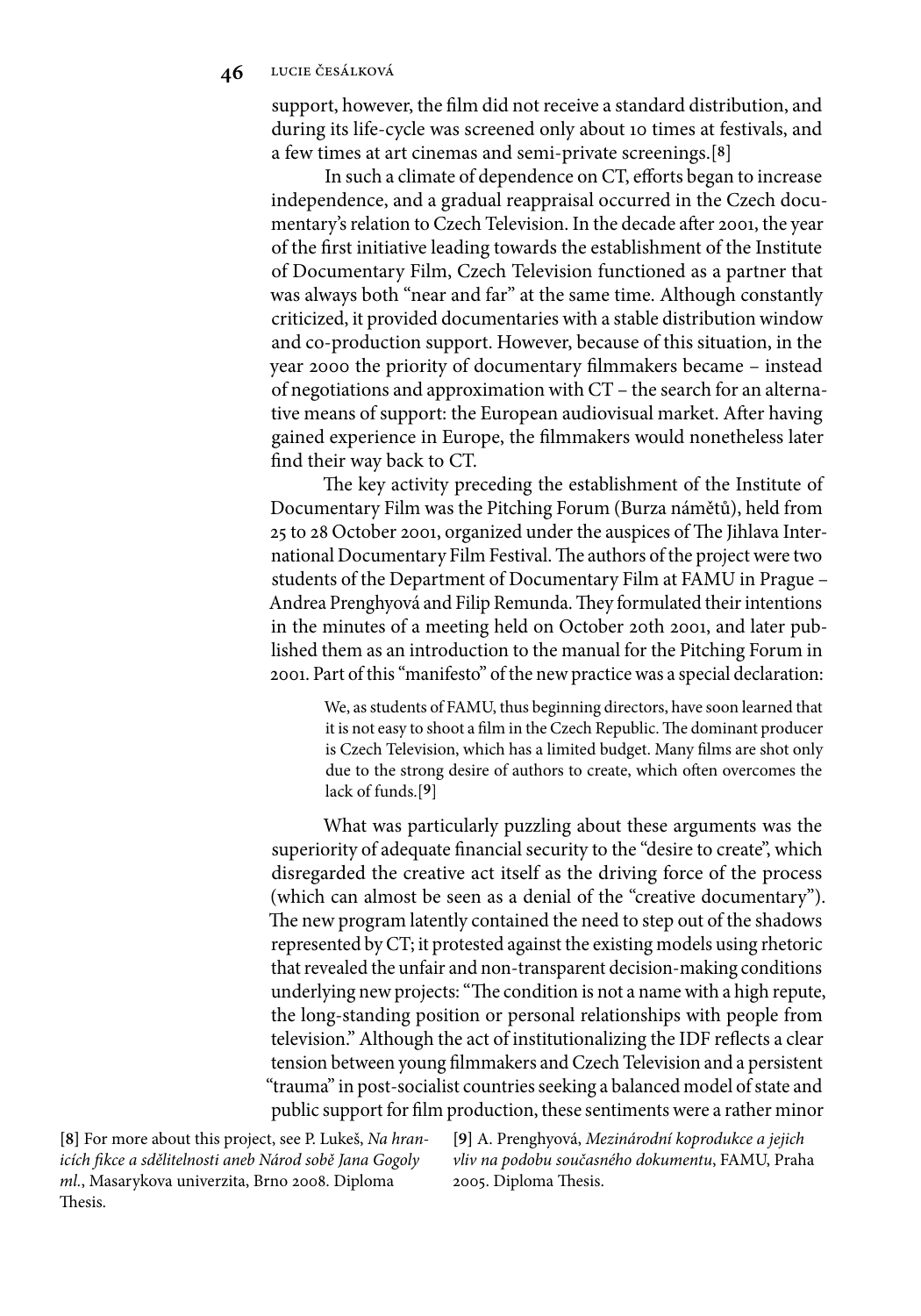line in the whole project. The Pitching Forum and the consequent steps of its organizers were directed primarily at cultivating domestic production and distribution facilities for documentary filmmaking, and even in retrospect, it is clear that the key contribution of the project was not in the quantitative results achieved, but in "overwriting the field". These two lines - the friendship-hostility relation of Czech documentary filmmakers with CT, and the role of the IDF in the area of Czech documentary filmmaking over the last decade, and the associated transformation of production, distribution and creative practices – are the key axes in the development of the contemporary Czech documentary.

The continuation of the Pitching Forum required stable leadership and a clear profile in terms of the formal and legal aspects. On December 19, 2001, the Ministry of Interior, registered a new civic association – the Institute of Documentary Film, a non-profit association focused on the promotion of documentary, independent and creative cinema, and its enforcement on a wider European level. Another goal was to create a functional network consisting of various professional organizations, filmmakers, producers and broadcasters that would provide for exchanges of experiences relating to film production in the framework of international co-productions. Part of the responsibility of the newly formed association was organizing workshops and pitching forums, exhibitions and seminars, which would lead to the promotion of the "creative documentary" and coordination of its production in co-production.[**10**] Its founder and statutory representatives, Andrea Prenghyová and Filip Remunda, became organizers of the first Pitching Forum.

| Table 2. Number of Czech documentary films per year (2001-2008) |  |
|-----------------------------------------------------------------|--|
|-----------------------------------------------------------------|--|

| 2001 | 2002 | 2003 | 2004 | 2005 | 2006 | 2007 | 2008 |
|------|------|------|------|------|------|------|------|
| -5   |      |      |      |      |      |      |      |

If we follow measurable factors, the curve in the development of the Czech documentary film after 2001 is still very uneven (see Table 2). As the statistics above show, during the IDF's operation the production of documentaries increased significantly in volume only in 2011, when the number of documentaries released exceeded twenty (21) for the first time. The proportion of documentary filmmaking as an aggregate of all audiovisual works produced, however, continues to fluctuate around 5%. IDF has no direct influence on the volume of production; moreover, none of its support programs systematically seeks to increase the number of productions. Key is the development of work and assistance with accessing the viewer. In this respect, in the long term, it is apparent that in terms of total Czech documentary production, a still increasing number of finished films were involved in at least one of the IDF programs, especially the East Silver program, which supports the distribution of

**[10]** See the Statute of the IDF and its activities: East Silver, Ex Oriente, East European Forum, Docu.

Incubator, Project Czech Document, or East Doc Platform, <www.dokuweb.cz>.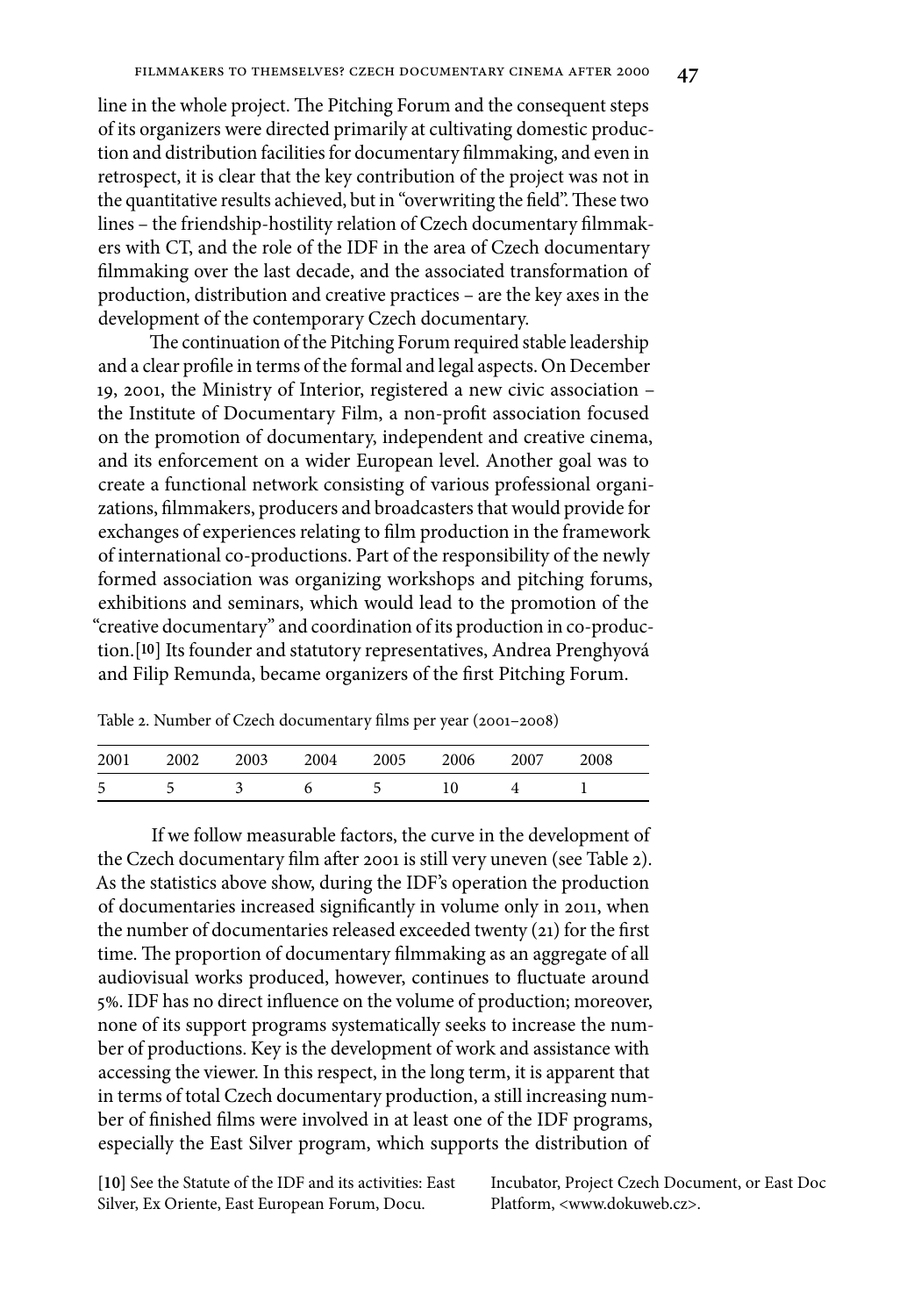documentaries from Central and Eastern Europe.<sup>[11]</sup> Thanks to cooperation with East Silver in particular, Czech documentaries are also more often distributed and awarded abroad. During the ten years from 2001 to 2011, the role of Czech Television as a co-producer of documentary films shown in cinemas gradually faded. CT was usually involved in half of the documentaries shown in cinemas in a given year. In contrast, however, several independent production companies have continued to significantly strengthen their role and alongside a gradual weakening in the trend of the director-self-producer (Jana Ševčíková, Jan Němec). Despite growing support for international funds, the trend toward international co-productions has not significantly penetrated the Czech documentary environment. Co-productions by Czech filmmakers are still the exception, and are often associated with local themes and cultural specifics.<sup>[12]</sup>

Even the relatively positive comments of foreign commissioning editors about Czech filmmakers have usually not translated into co-productions. The authors either require that the demands of foreign parties to strictly and schematically match the priorities of their distribution windows and the core of that project, or the foreign editor eventually loses interest. The project *Ztracená dovolená* (Lost Holiday) by Lucie Králová, for instance, was tripped up by the idea that the film needed a main character, a demand articulated by a commissioning editor, while the director found more productive a layered quest for a group of Asian tourists sparked by photo negatives accidentally discovered ina forgotten trunk, which becomes a quest for identity and memory.[**13**] Several directors, namely Helena Třeštíková, Martin Mareček, Filip Remunda and Vít Klusák, as well as others, have been able to succeed on the international level with films such as *René, Zdroj* (*Source*), Český sen (Czech Dream), and *Český mír* (*Czech Peace*) without international coproduction.

The years 2011 and 2012 played a key role in the development of relations between the Czech documentary and Czech Television. Available figures show that in 2011, CT was still a major producer and co-producer of Czech documentary films: its overall financial contribution to the production of Czech non-fiction in general even slightly increased. A more accurate view shows that what rose was above all the amount of money earmarked for CT's own productions, thanks to which the number of documentaries produced also rose from 786 to 950 for the year. Generally, however, CT's participation in co-productions with independent producers has declined, and this has mainly influenced the number of feature-length documentaries. Documentary films that were likely to reach cinemas or be shown at foreign film festivals

[11] The main purpose of East Silver is to promote "creative documentary films" from Central and Eastern Europe and to increase their chances of international distribution, achieved mainly by mediating contacts between leading film professionals and filmmakers and producers. As part of its activities, East Silver provides assistance to producers, working with projects in various stages of development, primarily

with completed films as well as films in post-production stage, which are ready to offer for distribution. **[12]** For more about unsuccessful Czech co-productions, see P. Šafařík, "Česká autorská dokumentaristika a mezinárodní koprodukce", *Do. Revue pro dokumentární film 2007, 5.1, pp. 97-117.* **[13]** Interview with Lucie Králová, January 2014.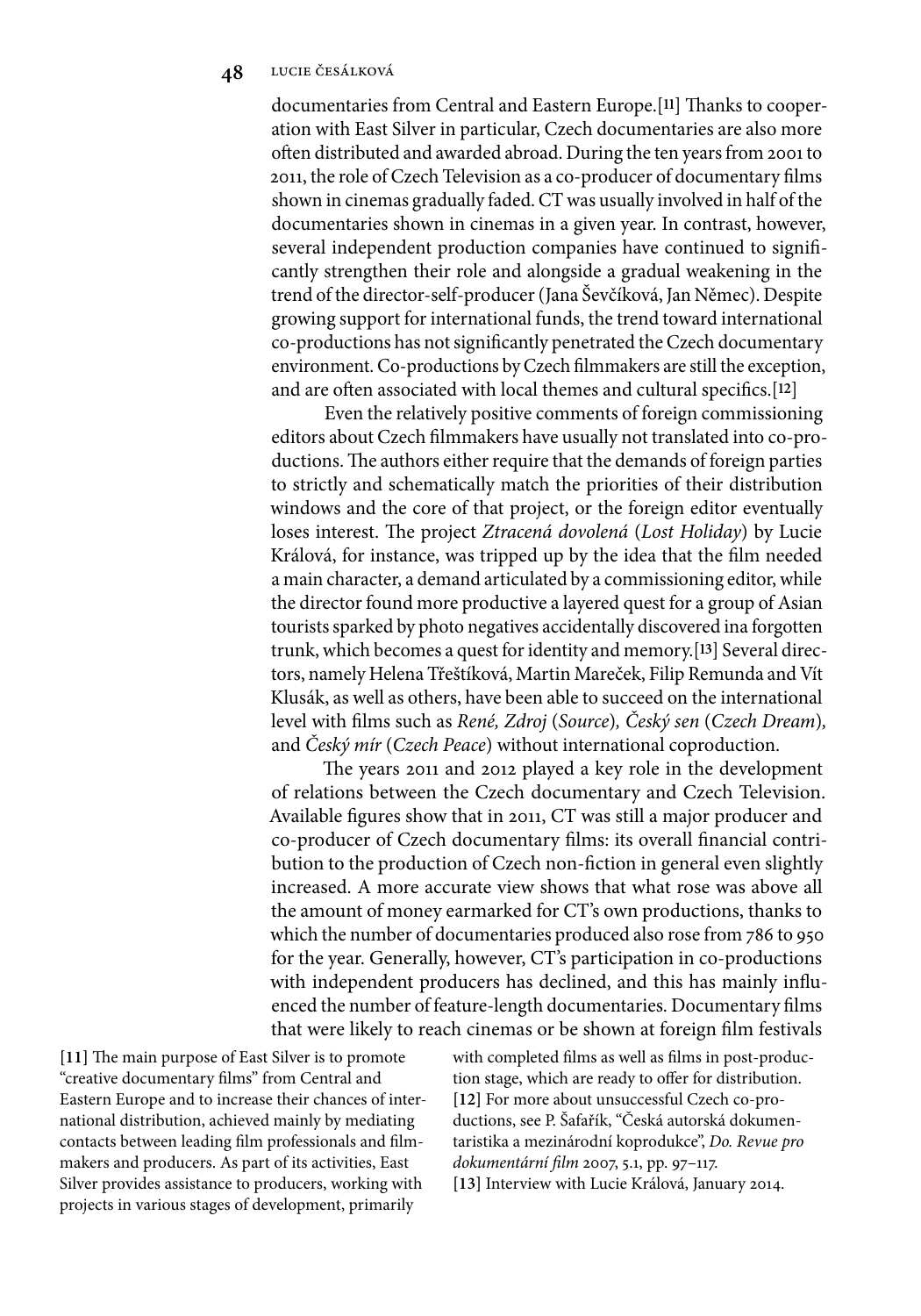received significantly less support from  $CT$  than in 2010 (2,488,000) CZK of external costs in 2010, 670,000 CZK in 2011; 2,685,000 CZK of internal costs in 2010, 900,000 CZK in 2011).[**14**]

New leadership at Czech Television, however, was accompanied by a new strategy relating to Czech documentaries and original works in general. Rather than relying on external partners, the CT suddenly adopted something like a "family model". In 2012, CT changed its system for developing programs and program formats, adopting one based on the principle of Creative Producer Groups (CPG).<sup>[15]</sup> These groups work as a creative project team, whose existence is tied to the development of a specific program. In the original layout, CT had 14 creative producers, some of whom were former independent filmmakers or dramaturges; in 2012 the number grew to 22, of which seven were involved with documentary film:

CFG of social affairs and documentary (Petr Kubica, Martina Šantavá)

CFG of educational film and new formats (Alena Müllerová)

CFG of multi-genre work (Kamila Zlatušková/Brno, Kateřina Ondřejková/Ostrava)

CFG of journalism and documentary filmmaking (Lenka Poláková/Ostrava/)

CFG of alternative journalism and documentary (Antonín Trš) (after the first year of operation this CFG was canceled)

In the first year of the CFGs' operation, 297 projects were approved for production, more than 50 % of which were documentaries.[**16**]

The curve of distance and convergence of the Czech documentary with Czech Television, which can be easily followed from 2001 to 2012, clearly shows that CT was from a long-term perspective, at times both a rejected and a desired partner. This is a reminder that despite all the advantages related to digitization, new grant opportunities created by European funds, and support activities linked with IDF and Jihlava, as well as the strengthening of the role of independent productions, Czech documentary film still requires a significant partner in television to maintain a healthy state in terms of both production and distribution. In addition to Czech Television, HBO in the Czech Republic has also shown considerable interest in recent years.

#### **Conclusion**

The words "Nation to Itself" encapsulate the Czech national legend of a nationwide cash collection thanks to which the National Theatre in Prague was built in 1883. The slogan located above the proscenium in the

**[14]** Press Release IDF (February 2, 2012), online: <http://www.dokweb.net/cs/ceske-dokumenty/fakta-oceskem-dokumentu-cesky-dokument-v-r.-2011-832/?a-Year=2012&sac=64> [accessed: February 24th, 2014]. [15] The selection of the chiefs of creative producer groups in Czech TV took place in January 2012, and the names were published on March 14, 2012.

See CT Press Release (March 14, 2012), <http:// www.ceskatelevize.cz/vse-o-ct/press/tiskove-zpravy /?id=6296> [accessed: February 24th, 2014]. **[16]** See CT Press Release CT (March 6, 2013), <http://www.ceskatelevize.cz/vse-o-ct/press/tiskove-zpravy/?id=6569> [accessed: February 24th, 2014].